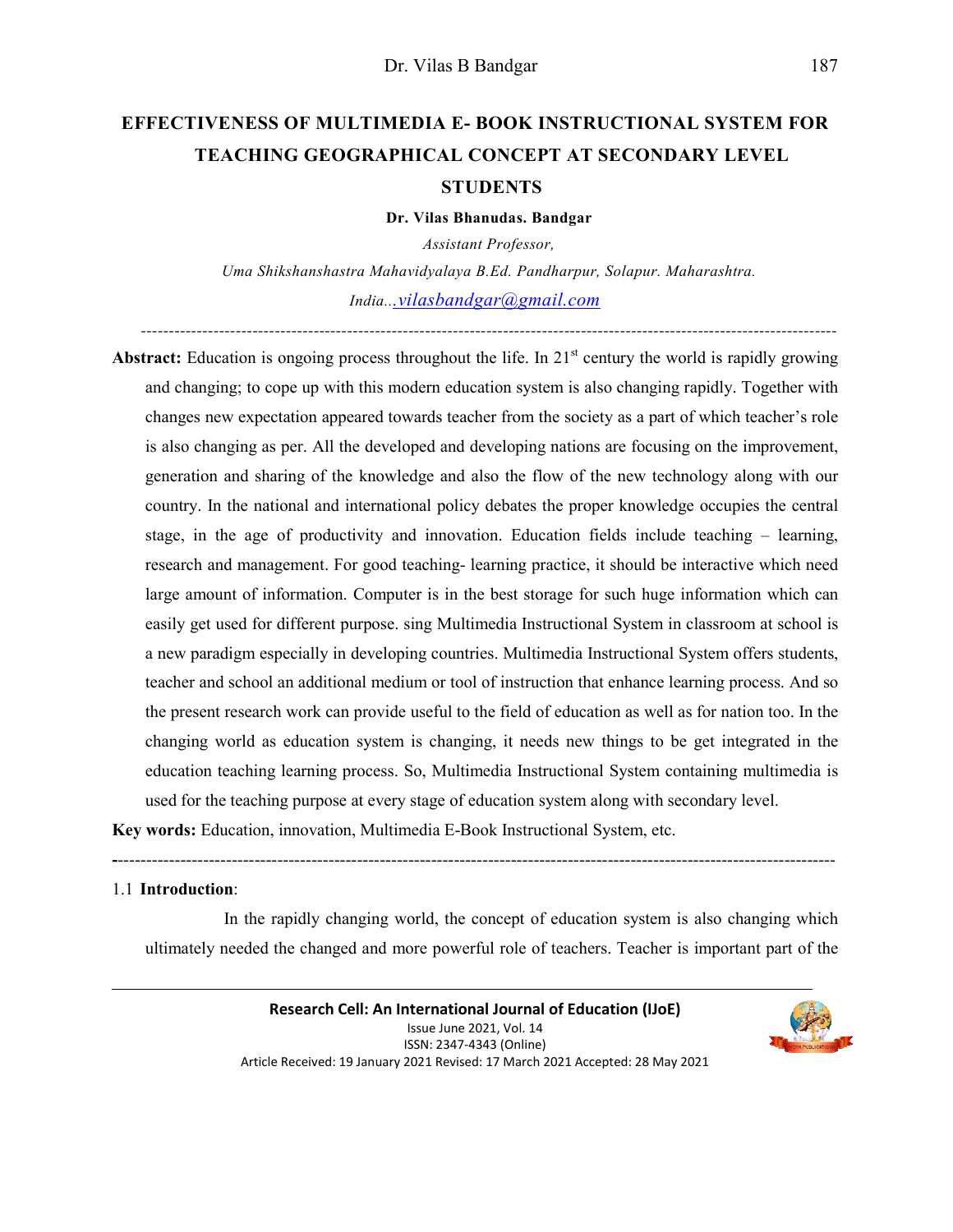educational systems in which role of the teacher ids not only having subject related knowledge but teacher should Perform the multitasking role like mentor, tutor, Guide, philosopher provider and also role model for students. The modern age regarded as a time in which information has become a valuable thing that is quickly and disseminate and easily available especially through the use of computer technology which is used worldwide. Exploration of new technology advancement in present machinery or technology is the specialty of this age. Also, computerization is the major factor. Education fields include teaching – learning process, research and management. For good teaching – learning practice, it should be interactive which need large amount of information. Computer is the best storage for such huge information which can easily get used for different purpose. Also for the good interaction and effective teaching, good quality of communication is needed. This is new and distinct period of time, in which technology affects all activities of our lives, especially the younger generation who were born post- internet, the education system is in the revetment of confront to adopt to the technological developments of the  $21<sup>st</sup>$  century. (Hamedi $\&$ Ezleila,2015) Today's educational system must provide lifelong learners who are able to process large amount knowledge every day. The traditional educational system is teacher centered. In this system students receive knowledge only transmitted by the teacher and somewhat from book which is out dated now.

 Thus, the good students are those who have good listening skills, take note summarizing contents and passed in the test. On the other hand in the students need to be independent and lead themselves, react ver. actively to solve the problem, and acts as generator of knowledge in the  $21<sup>st</sup>$ century that should be adjusted to the student's own learning goals. (Hamedi& Ezleila,2015)

#### **1.2. Conceptional and Operational Definitions of the Terms**:

#### 1. **Effectiveness**:

Effectiveness also defines as, "The degree to which something is successful in producing a desired result, success. The proposed paper aims to take effectiveness means total score scored by sample Std IX students from Progress Vidyalaya, Tal- Pandharpur school for the experimental purpose after experiment.

2. Multimedia E- Book Instructional System:

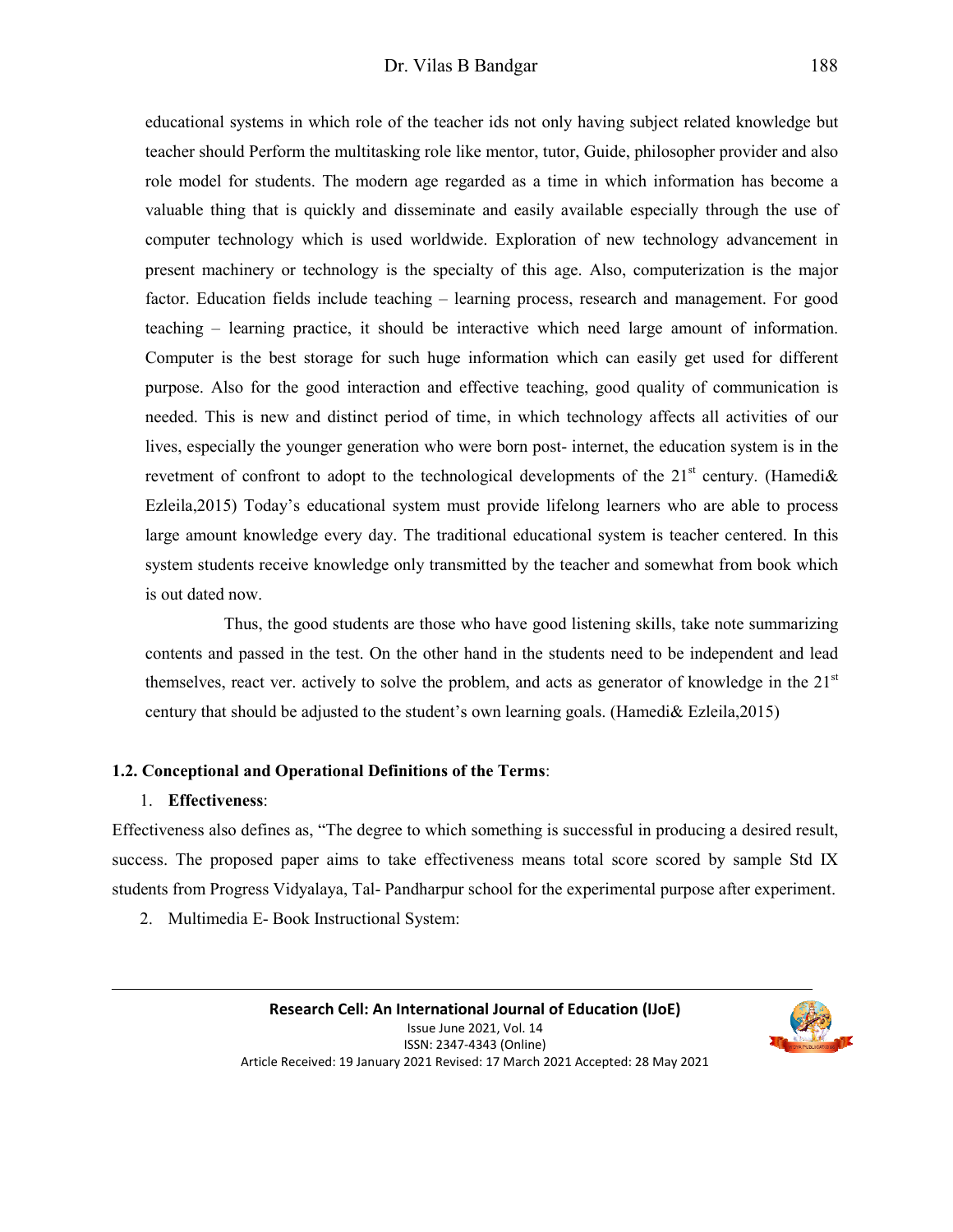In this paper Multimedia E- Book Instructional System means Instructional System containing multimedia via the integration of multiple forms of media. Multimedia assigns to computerized information that is presented contemporaneously in more than one medium. It consists not necessarily all but sometimes few elements, of the following elements: text; still graphic images, motion graphics, animations, hyper media, photographs, video and audio i.e. sound, music and narration and so on many more for teaching Geography subject of Std IX

#### 3. **Secondary level students**:

A secondary school is also known as High School. It usually provides educational instruction for students during the period from ages 14 to 16 i.e., here students consider from the Std. IX of Progress Vidyalaya, Tal- Pandharpur school.

#### **1.3. Objectives of The Research**:

- 1. To study the effectiveness of Multimedia E-book Instructional System in teaching Geography subject at secondary level.
- 2. To compare the effectiveness of conventional method of teaching and Multimedia E-Book Instructional System method for teaching Geography.

## **1.4. Research Methodology:**

 The main purpose of the present study was to observe effectiveness of Multimedia E-Book Instructional System for secondary level students and to see its effectiveness on the performance of the students. Multimedia technique was used to develop the instructional system. The following paragraphs show the effectiveness of Multimedia e-book Instructional System for teaching geography of present research. The investigator planned goals and objectives of Multimedia Instructional System of teaching concept in Geography and designed proposed system for Std. IX students of Progress Vidyalaya, Tal- Pandharpur. The internal evaluation of a Multimedia Instructional System of teaching concept in Geography done within the subject expert. The investigator analyzed and interpreted the data obtained in internal evaluation. A per -test of 20 marks administrated on the sample. The answer-scripts were assessed; the scores were collected,

> **Research Cell: An International Journal of Education (IJoE)**  Issue June 2021, Vol. 14 ISSN: 2347-4343 (Online) Article Received: 19 January 2021 Revised: 17 March 2021 Accepted: 28 May 2021

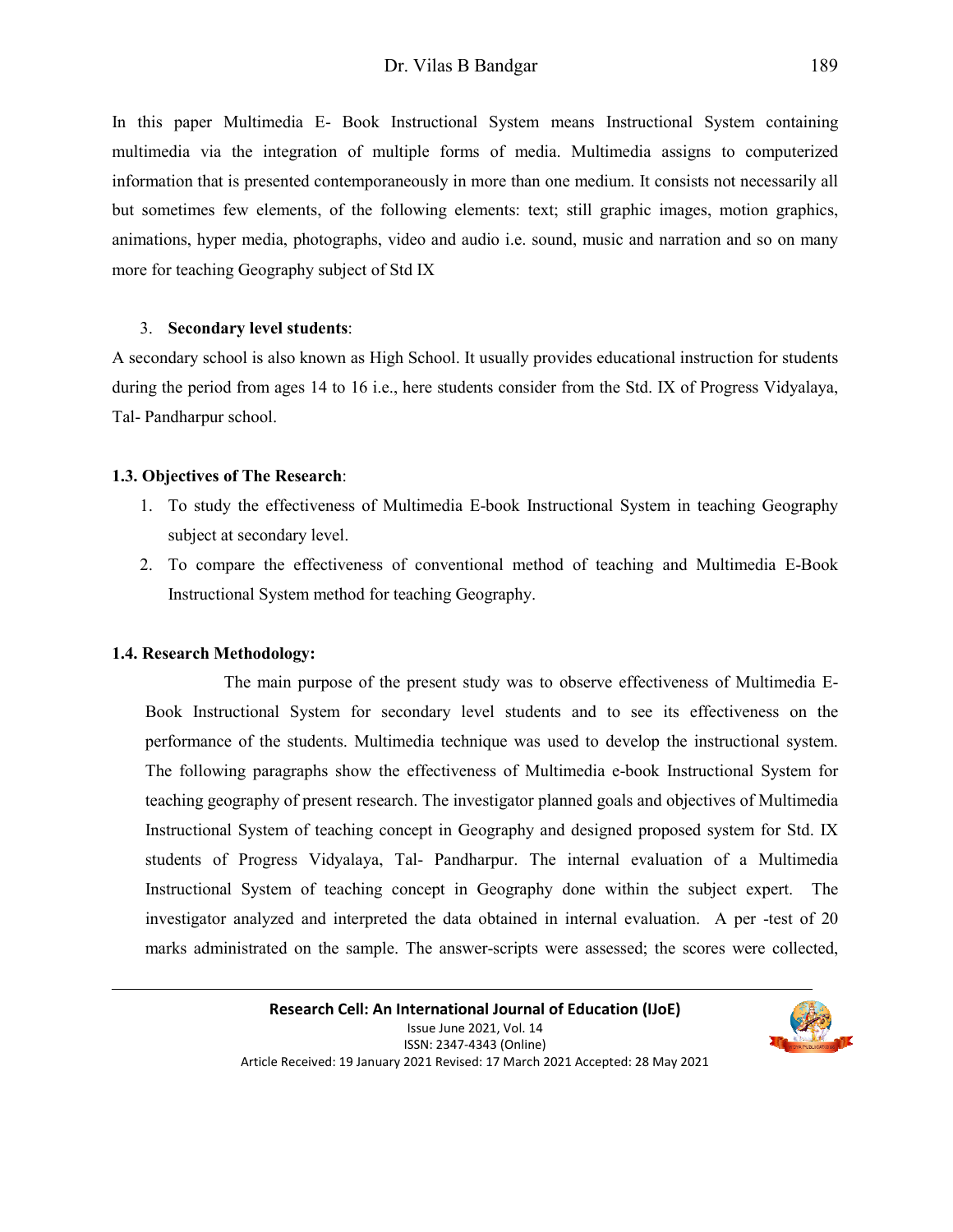analyzed and interpreted. The experimental group instructed by using Multimedia Instructional System of teaching concept in Geography while control group was instructed by using Conventional Instructional System. A post-test of 20 marks administered on the sample. The responses of the students were collected in terms of scores. The data was analyzed and interpreted. 'Is the Multimedia Instructional System used in experimental group of students proved helpful to the students from the group?' was question to be answered. A comparative analysis and interpretation of the gains in achievement was done to answer the question. Conclusions were drawn about the effectiveness of the Multimedia Instructional System of teaching concept in geography and suggestions were stated.

## **1.5. Analysis & Interpretation of Data:**

 The data was analyzed with the help of statistical and non-statistical measures. The technique of test was used. The investigators tabulated the collected data and calculated the t- values to compare achievement of students from control and experimental group.

#### **1.6. Conclusions**:

- 1. Teaching of Geography subject at secondary level in school with the help of Multimedia Instructional E- Book System is more effective and better then teaching through conventional teaching method.
- 2. The academic achievement performed by students are more through Multimedia Instructional E-Book System and got better result in every subject then the students taught through conventional teaching method.

These findings of the study completely indicated that the Multimedia Instructional E- Book System help to the student for more academic achievement, more will to study, better environment for learning process.

3. As we have already stated that the effect of conventional method is cannot denied, but a Combination of skills and experience of teacher and the use of multimedia E- Book teaching Instruction will definitely bring about a more effective teaching and learning

## **1.7. Recommendations:**